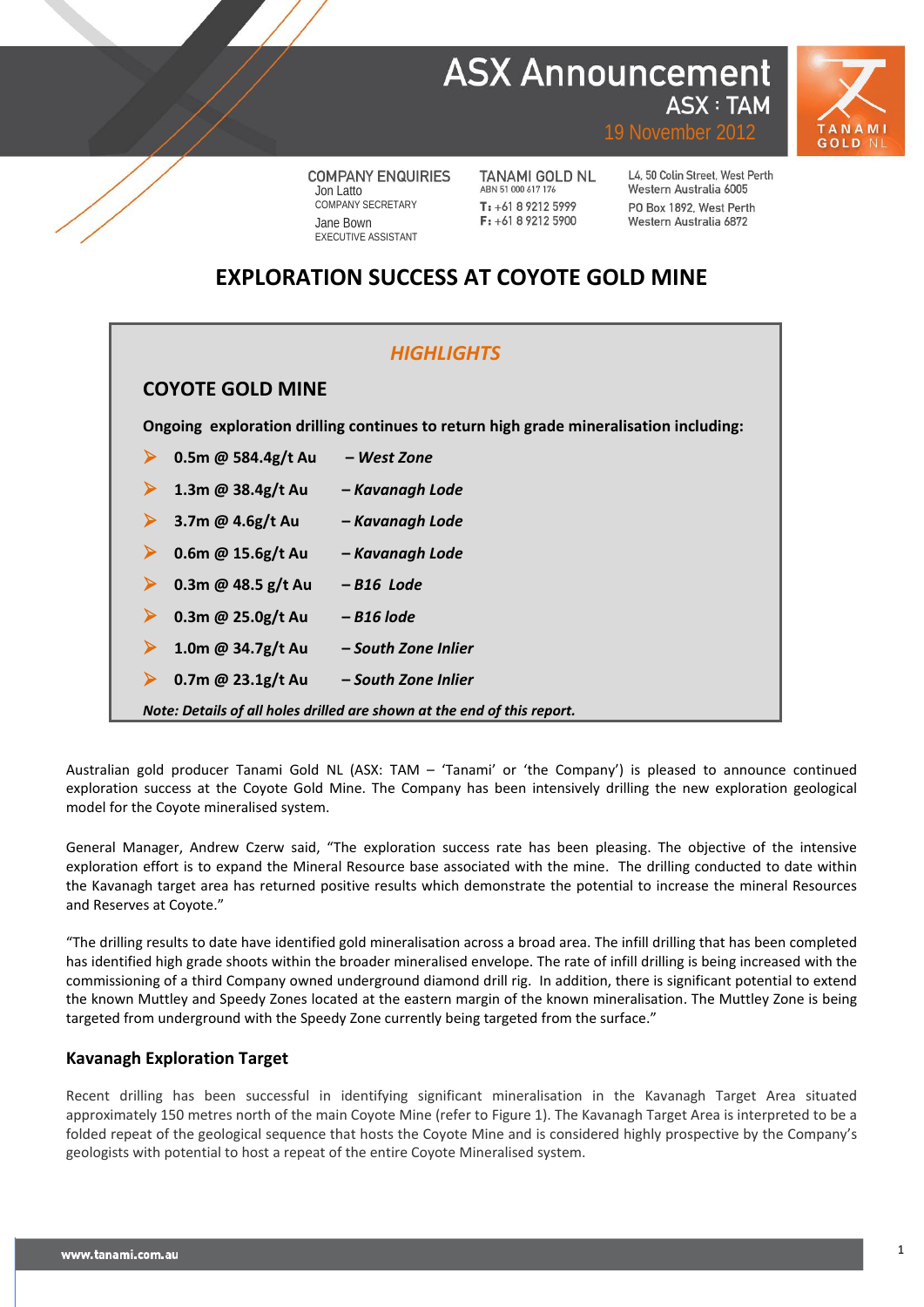*The Kavanagh Exploration Target is based on the Coyote Mine Mineralisation Model and as such has the potential to host between 700,000 and 800,000 tonnes at a grade range of between 10-15g/t Au1 .*

Results received to date are encouraging with the mineralisation now defined over a length of 450 metres down plunge with very limited drill testing to date in this target area. Of significance is the sequence of a thick sandstone and carbonaceous siltstone which has been intersected in multiple holes and confirms a key part of the exploration model.

Significant results received to date include:

- CYUG356 **1.3m @ 38.4g/t Au**
- CYDD203 **3.7m @ 4.6g/t Au**
- CYUG355 **0.6m @ 15.6g/t Au**
- CYUG358 **– Visible Gold logged**  results pending

Drilling is ongoing with two diamond rigs focused on the Kavanagh Target Area.

### **South Zone Inlier**

Drilling has continued to test the extent of the South Zone Inlier and has successfully extended mineralisation down dip and to the west with the following significant results returned:

- CYUG323 **1.0m @ 34.7g/t Au**
- CYUG322 **0.7m @ 23.1g/t Au**
- CYUG317A **0.35m @ 38.7g/t Au**
- CYUG513 **0.3m @ 90.2g/t Au**

### **B16 Lode**

The B16 Lode is a new discovery that is located 50 metres north of the current Bommie development and within 100 metres of the Kavanagh Lode position. This Lode remains open in multiple directions and has the potential to provide immediate additional mining options as well as improved drilling platforms to test for down plunge extensions to the Kavanagh Lode.

Significant results received to date include:

- CYUG622 **0.3m @ 48.5 g/t Au**
- CYUG351 **0.3m @ 25.0g/t Au**

**Andrew Czerw General Manager**

### **Competent Person's Statement**

*The information in this report that relates to Mineral Resource Estimation, Geological Data and Exploration Results is based on information compiled by Mr Michael Thomson, a full time employee and Principal Geologist of Tanami Gold NL. Mr Thomson is a member of the Australasian Institute of Mining and Metallurgy and has sufficient experience which is relevant to the style of mineralisation and type of deposit under consideration to qualify as a Competent Person as defined in the December 2004 edition of the Australasian Code for Reporting of Exploration Results, Mineral Resources and Ore Reserves (JORC Code). Mr Thomson consents to the inclusion in this report of the matters based on his information in the form and context in which they appear.*

*This announcement contains certain statements which constitute "forward looking statements". Such statements are only predictions and are subject to inherent risks and uncertainties which could cause actual values, results, performance achievements to differ materially from those expressed, implied or projected in any forward-looking statement. No representation or warranty, expressed or implied, is made by Tanami Gold NL that material contained in this announcement will be achieved or proved correct.*

<sup>1</sup> *The potential quantity and grade of the exploration targets outlined are conceptual in nature. There has been insufficient exploration to define a Mineral Resource and it is uncertain if further exploration will result in the determination of a Mineral Resource.*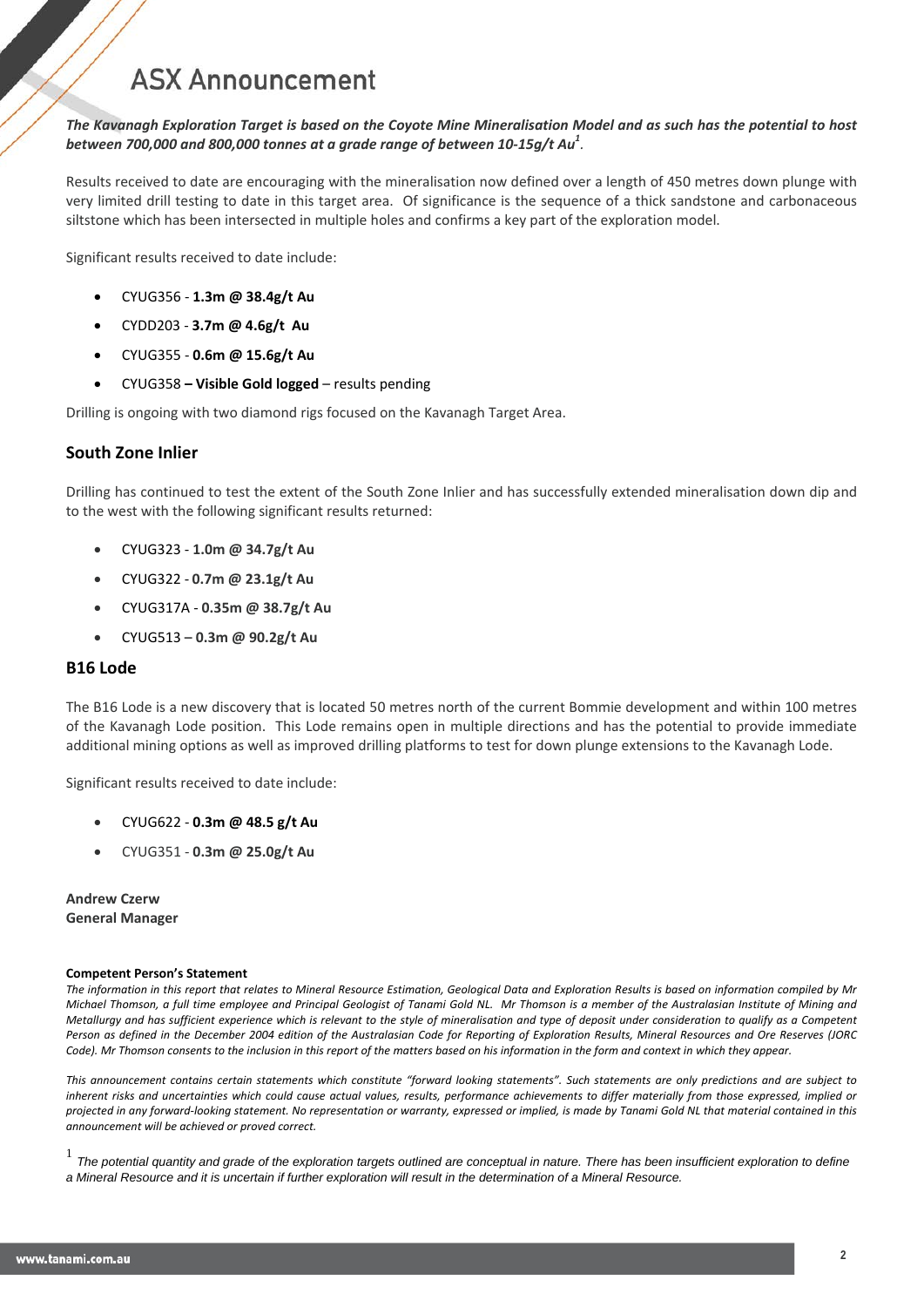

**Figure 2: Kavanagh Underground Schematic Long Section–** *Looking North*

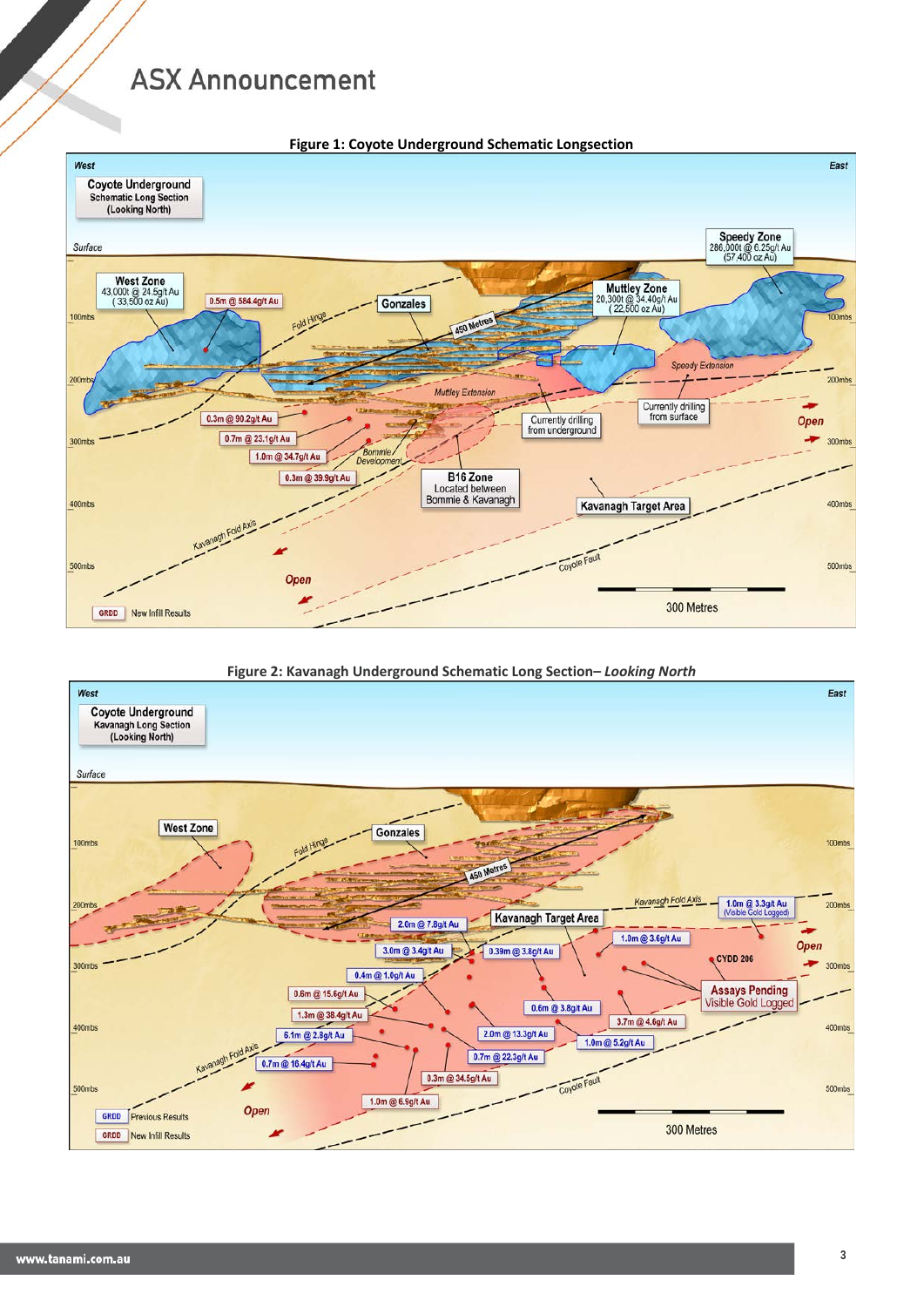**Figure 3: Visible gold in drill core from the Kavanagh Lode – CYDD206**



### **Table 1: Significant Intersections from Coyote Deposit**

| Hole ID        | Collar<br>Easting | Collar<br>Northing | Collar<br><b>RL</b> | Collar<br>Dip | Collar<br>Azimuth | <b>Max</b><br>Depth | <b>Metres</b><br>From | <b>Metres</b><br>To | Interval<br>Width | Grade | Gram<br>Metre  |
|----------------|-------------------|--------------------|---------------------|---------------|-------------------|---------------------|-----------------------|---------------------|-------------------|-------|----------------|
| CYDD203        | 482344            | 7800014            | 412                 | $-53$         | 180               | 523                 | 458.5                 | 462.2               | 3.7               | 4.6   | 17             |
|                |                   |                    |                     |               |                   |                     | Inc 461.9             | 462.2               | 0.3               | 36.2  | 11             |
| <b>CYUG207</b> | 481724            | 7799565            | 204                 | $-40.5$       | 67                | 38                  | 24.5                  | 25                  | 0.5               | 584.4 | 292            |
| CYUG317A       | 482060            | 7799661            | 138                 | $-19.5$       | 155               | 77                  | 36.75                 | 37.1                | 0.35              | 38.7  | 14             |
| CYUG322        | 482057            | 7799661            | 138                 | $\Omega$      | 199               | 71                  | 46.3                  | 47                  | 0.7               | 23.1  | 16             |
| CYUG323        | 482057            | 7799661            | 137                 | $-19$         | 199               | 86                  | 65                    | 66                  | $\mathbf{1}$      | 34.7  | 35             |
| <b>CYUG350</b> | 482127            | 7799758            | 99                  | $-51$         | 3.5               | 253                 | 186                   | 187                 | 1                 | 6.9   | $\overline{7}$ |
| <b>CYUG351</b> | 482127            | 7799758            | 99                  | $-35$         | 4                 | 218                 | 39.9                  | 40.2                | 0.3               | 25.0  | 8              |
| <b>CYUG355</b> | 482127            | 7799758            | 99                  | $-30.5$       | 345               | 220                 | 149.7                 | 150.3               | 0.6               | 15.6  | 9              |
| <b>CYUG356</b> | 482127            | 7799758            | 99                  | $-39$         | 13                | 231                 | 166.1                 | 167.4               | 1.3               | 38.4  | 50             |
| CYUG513        | 482039            | 7799637            | 165                 | -8            | 218               | 119                 | 51.2                  | 51.5                | 0.3               | 90.2  | 27             |
| CYUG622        | 482146            | 7799748            | 115                 | $-31$         | 18                | 246                 | 64.1                  | 64.4                | 0.3               | 48.5  | 15             |
| CYUG624        | 482146            | 7799748            | 115                 | $-45$         | 15                | 240                 | 176                   | 176.7               | 0.7               | 22.3  | 16             |
| CYUG624        | 482146            | 7799748            | 115                 | $-45$         | 15                | 240                 | 219.7                 | 220                 | 0.3               | 34.5  | 10             |
| CYUG625A       | 482146            | 7799748            | 115                 | $-53$         | 4                 | 295                 | 2.9                   | 3.2                 | 0.3               | 39.9  | 12             |

## **Notes to accompany Table 1**<br>1. Collar Northing, Easting

1. Collar Northing, Easting and Azimuth are all in MGA Grid coordinates. Collar RL is relative to AHD. Collar coordinates may vary upon final survey.

2. Analyses by 50g fire assay with AAS finish of half diamond core samples.

3. No cutting of grades has been applied. Assays are rounded to nearest 0.1g/t.

4. Significant intersections are greater than 1.0g/t with maximum 2 metres internal dilution.

5. Intervals are all down hole length.<br>6. Shaded intervals previously report

6. Shaded intervals previously reported